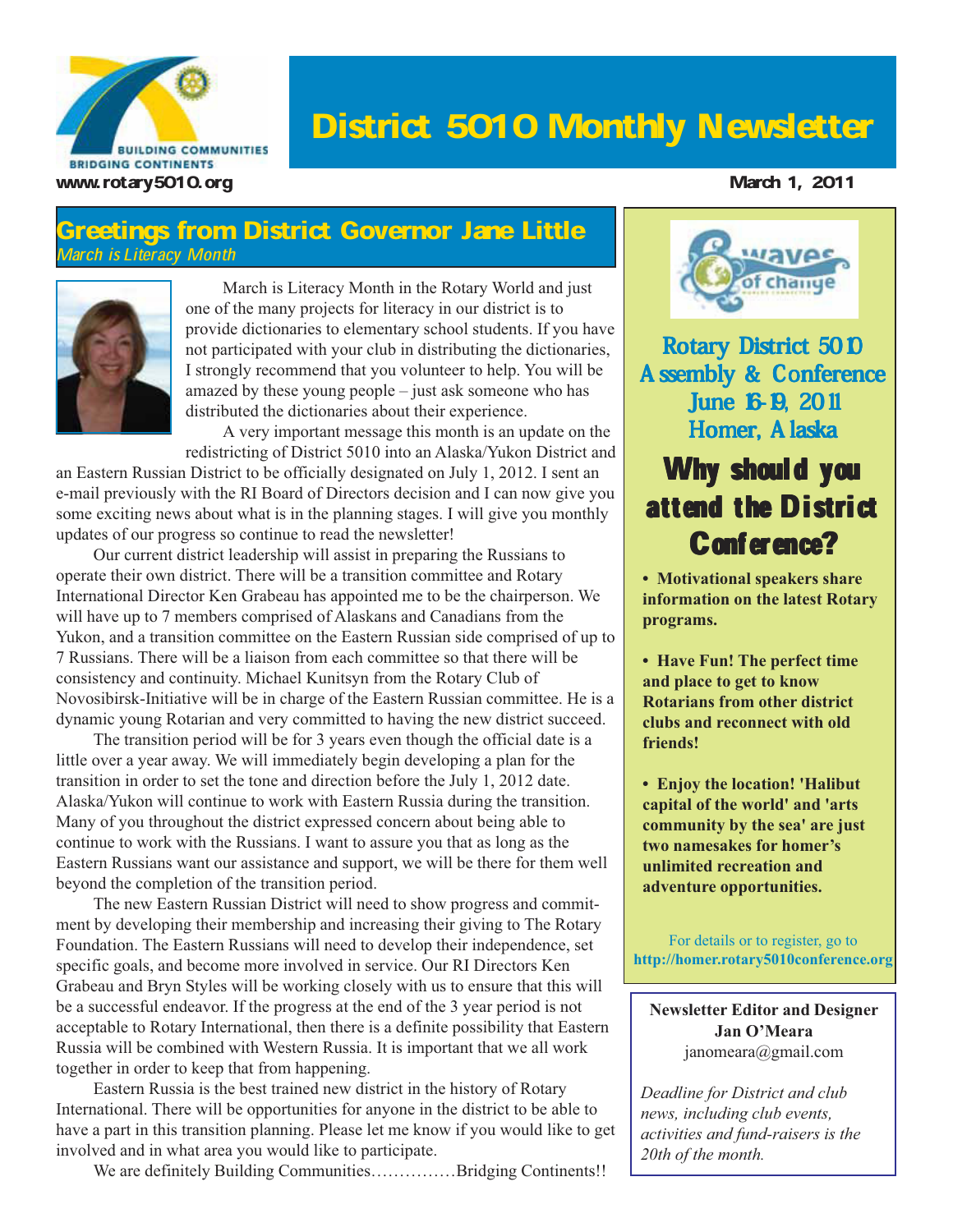

#### News from District Governor J ane Little Russian Translation

Март - месячник борьбы с безграмотностью. В марте мы дарим словари школьникам начальной школы - это один из многочисленных наших проектов. Если ваш клуб еще не принял участия в таком проекте, то я вам настоятельно рекомендую, чтобы вы оказали нам помощь в осуществлении этого проекта. Дети просто удивят вас при встрече. Попросите кого-нибудь, кто принимал участия в таком проекте рассказать о своих впечатлениях.

Для этого месяца у меня есть очень важное сообщение для вас.. Это касается реорганизации Округа 5010 в два самостоятельных Округа - Североамериканский Округа и Дальневосточно-Сибирский округ Разделение произойдет 1 июля 2012 года. Я уже отправляла информацию о решении Совета директоров РИ, а сейчас я бы хотела более детально остановиться на том., как это будет происходить. Ежемесячно я буду сообщать вам о новостях и о том, что сделано. Читайте мои послания.

Руководство нашего Округа будет оказывать помощь в подготовке российской части округа к отделению и управлению своим округом. Будет создан комитет по переходному периоду. Директор Ротари Интерешэшенел Кен Грабе назначил меня председателем этого комитета. В комитет будет входить 7 представителей Аляски и Юкон и 7 представителей российской части округа. Будет налажена тесная связь, с тем, чтобы была преемственность и продолжительность. Михаил Куницын, РК Новосибирск -Инициатива, будет отвечать за российский комитет. Это активный молодой человек, крайне заинтересованный в том, чтобы новый российский округ 5012 был бы успешным.

Переходный период рассчитан на три года, хотя официальная дата отделения чуть больше, чем через год. Мы разработаем план, который будет внедрен в мае 2012 года. В плане мы разработаем, как и в каком направлении мы будем развиваться Во время переходного периода будет продолжена совместная работа ротарианцев Аляски\Юкон и российских ротарианцев. Многие из вас выразили свои сомнения и тревогу о том, сможем ли продолжать совместную работу с новым российским округом. Я хочу вас заверить, что мы будем оказывать помощь до тех пор, пока российские ротарианцы буду обращаться к нам за поддержкой. МЫ будем оказывать вам поддержку и после окончания переходного периода.

Новому Округу необходимо будет показать прогресс в своем развитии, особенно в вопросе роста численности и увеличения вкладов в Фонд Ротари. Российскому Округу необходимо доказать, что он может существовать как независимый округ, поставить перед собой определенный задачи и более активно принимать участия в деле служения Ротари.

Директора РИ Кен Грабе и Брин Стайлз будут плотно работать с нами, для обеспечения успешной деятельности. Если через 3 года не будет прогресса, и наша деятельность не будет удовлетворять требования РИ, то есть большая вероятность слияния нового округа с Округом 2220. Нам необходимо сделать все, что от нас зависит, чтобы этого не произошло.

Дальневосточно-Сибирский ОКРУГ самый обученный округ в РИ. У каждого из вас есть возможность внести свою лепту в планировании переходного периода. Сообщите мне, кто хотел бы быть вовлеченным в этот процесс.

Помогая городам - сближаем континенты.



Ротари Округ 5010 Ассамблея и Конференция Июнь 16-19 2011 Хомер, Аляска Ссылка на подробную информацию и раннюю регистрацию http://homer.rotary5010conference.org

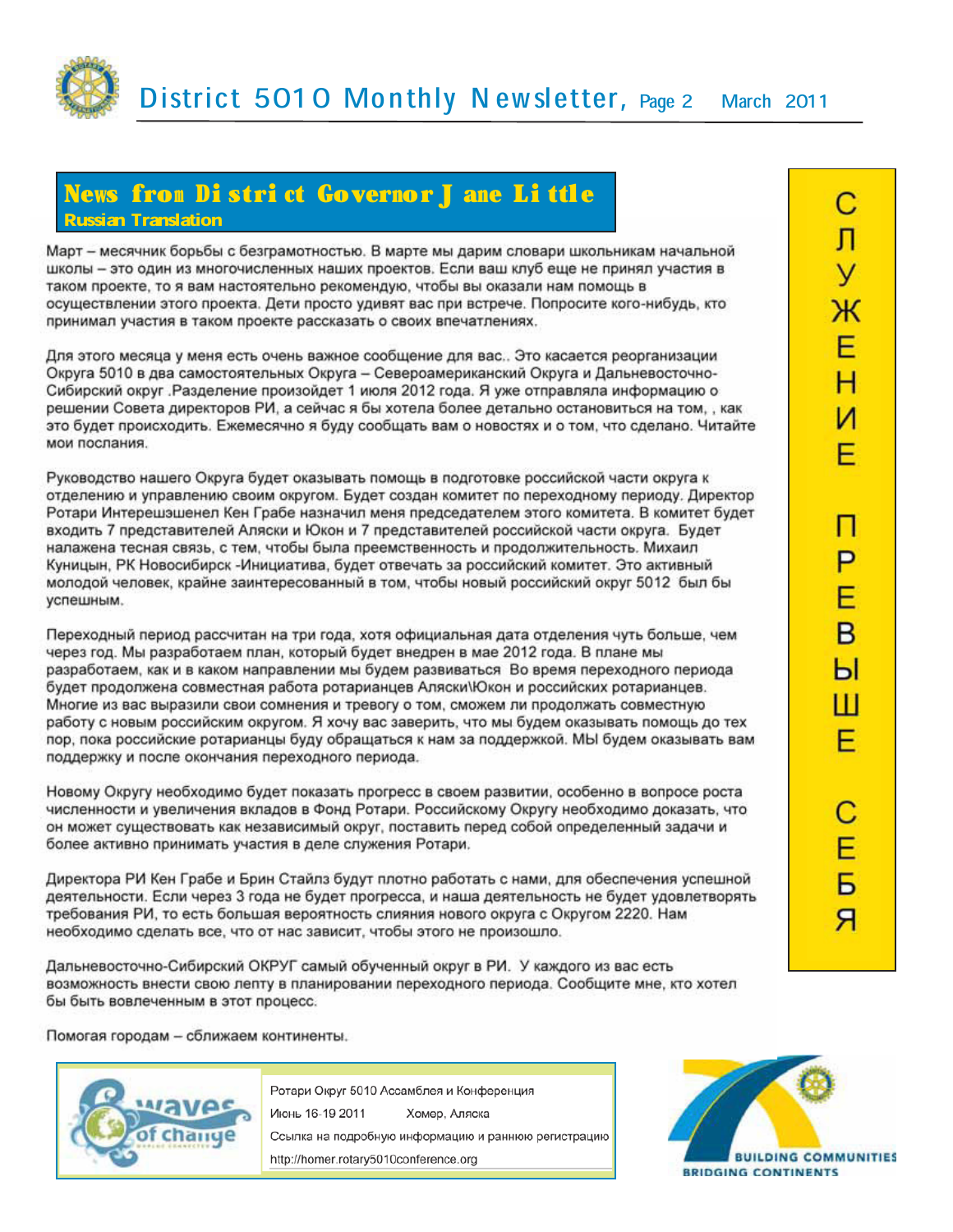

## Rotary District Governor - Club Nominations Needed

Dear Rotary Club President, President Elect and Secretary,

The Rotary clubs in our district have many outstanding past presidents, dedicated to providing service to Rotary and who bring life and leadership to our clubs. Serving as district governor is an opportunity for these committed Rotarians to bring the same leadership and service to our Rotary district. **Now is the time for your club to nominate an outstanding past president for district governor. Your club's nomination is due no later than April 30, 2011.**

As you know, it is an exciting time in our district as it moves toward a new structure on July 1, 2012. That is the time when our huge district becomes two with North America and Eastern Russia becoming their own entities. This also means that we will select two future governors for the North American district. Those will be the Rotarians who serve as governor for the Alaska-Yukon clubs in the 2012-13 and in the 2013-14 Rotary years.

In addition to service to Rotary, serving as governor is an opportunity for a Rotarian's personal growth and many new experiences, before, during and after the governor year. For example, past district governors may be appointed to Rotary International committees and resource groups, may be invited to represent the RI past president at other districts' conferences, and are the only individuals eligible to serve as the district's delegate to the Council on Legislation, as trustees of the Rotary Foundation or members of the RI Board of Directors.

As chair of the nominating committee for District Governor for the 2011-12 Rotary year, I am asking that your club consider which of your past presidents would be great leaders for our district and share the enclosed information with them. (It will also be on the district website at www.rotary5010.org.) If they feel they can make this commitment, I encourage you to nominate them for this important office.

In general, the baseline qualifications are met by many past presidents in the district. To summarize RI's requirements for district governor nominees:

- Membership, other than honorary, and in good standing of a functioning club in the district from which they are nominated

- Service as past president of a Rotary Club for a full term or as a charter club president for at least 6 months

- Demonstrated willingness and ability to fulfill the

duties and responsibilities of the office

- Membership in one or more Rotary Clubs for a total of seven years at the time of taking office

- Ability and commitment to meet additional requirements for taking office

To nominate a past president, your club must pass a resolution adopted at a regular membership meeting, signed and dated by the club president and the secretary. Attached is a draft resolution for your use.Email submission is highly preferred, sent to rotary5010@ak.net. It may also be faxed as shown on the attachment.

If your club would like someone to speak about the selection process or the position, please let us know. We can also schedule a time to talk with the past presidents in your club who may wish to consider this exciting opportunity, now or in the future. If you have questions or would like more information, please contact me or any of the nominating committee members shown on the attachment.

Candidate interviews will be held on Wednesday, June 15, 2011, in Homer, Alaska, immediately preceding the North American District 5010 Assembly/Conference.

We look forward to receiving a nomination from your club.

Gayle Knepper Chair, District Nominating Committee rotary5010@ak.net

Have more questions or need information specific to your situation? Contact a Nominating Committee member. Carolyn Jones (Anchorage East) 907-346-2838, cjones@alaska.net; Diane Fejes (Anchorage) 907-265- 1203, dfejes@kpmg.com; George Elgee (Juneau) 907- 789-3178, george@ermcpa.com; Clyde Boyer (Homer) 907-376-3241, vivandclyde@gmail.com; Skip Cook (Fairbanks) 907-452-1855 skipcook@mac.com; Merrill Sikorski (Soldotna) 907-262-4949,

sikorski@caringforthekenai.com; Bill Hopper (Anchorage) 907-337-7330, billhopp2003@yahoo.com; Gayle Knepper (Anchorage East), Chair, 907-351-8076, rotary5010@ak.net.

*(See Club Resolution Form on p. 10.)*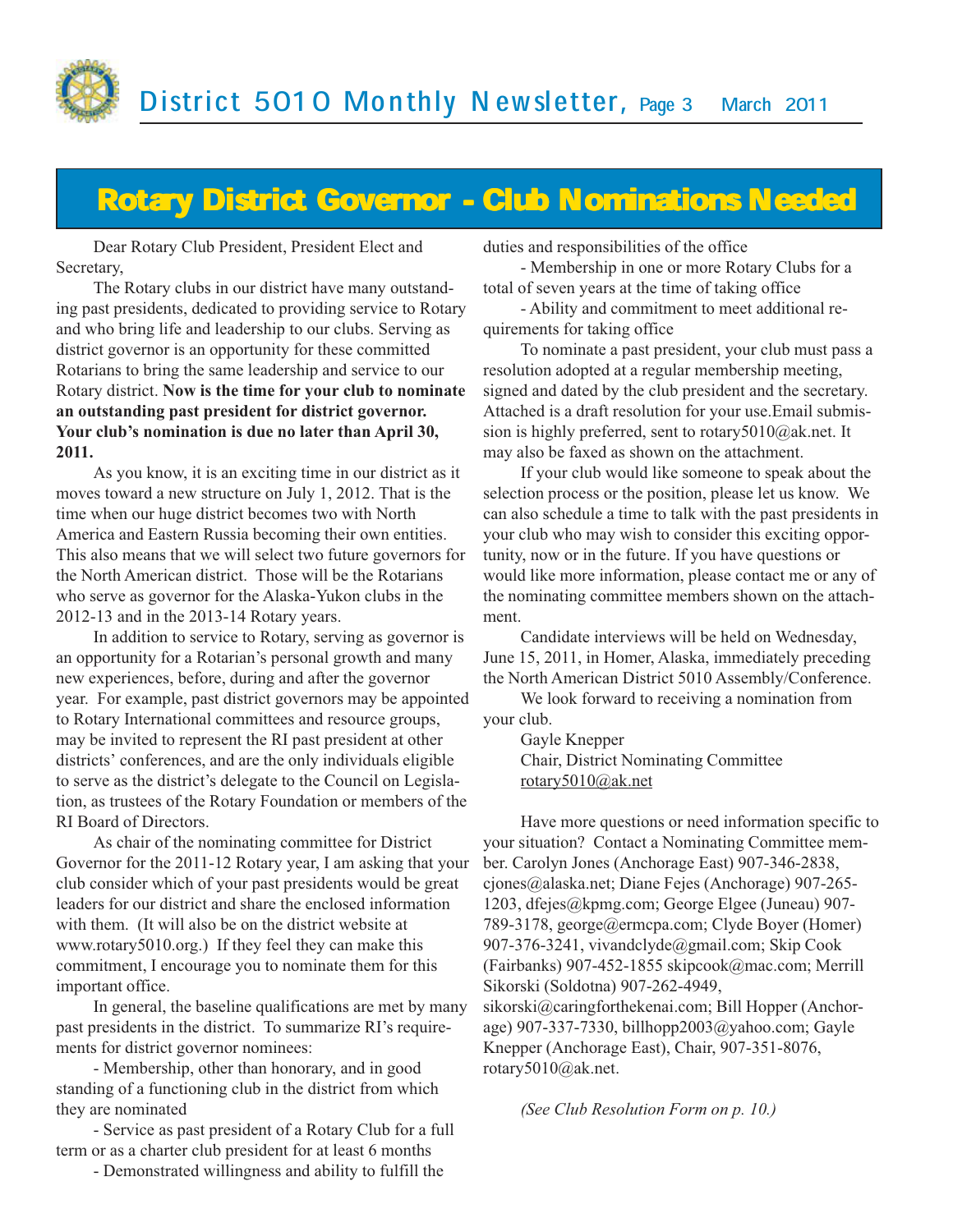

#### Resolutions Create Waves of Change **Bob Rehfeld, Administration Committee Chair**

The District Conference brings together all Rotarians in District 5010 to: recognize the service programs and projects of our district, inspire Rotarians to greater involvement in service, share a vision of Rotary beyond the club level, enjoy a memorable fellowship experience and provide opportunities to interact with Rotary leaders. The RI manual of procedure recommends the district conference address a variety of matters. One of these is to consider and adopt recommendations of matters of importance in our district and beyond. Virtually any matter may be addressed in the form of a written resolution, provided such call to action is in accordance with the RI constitution and bylaws and it is in keeping with the spirit and principles of Rotary. At district conference, Rotarians will be asked to vote on resolutions submitted by clubs, the District Council of Governors and the RI board of directors. The District MOP also has a provision for passing resolutions at the District Conference on an emergency basis. The focus of this article is how clubs and the District Council of Governors submit resolutions at District Conference.

Here in District 5010, the process for submitting resolutions by clubs and the Council of Governors is addressed in Section XII of the District Manual of Procedure (MOP). Amendments or additions to the District MOP and any other Resolutions that are in keeping with the RI constitution and bylaws may be proposed by either a club or by the District Council of Governors. Resolutions submitted by a club or the District Council of Governors must be adopted at a regular meeting of its members. All Resolutions must be submitted to the District Governor at least 45 days prior to the opening date of the District Conference. With this year's District Conference beginning on June 16,

**club resolutions should be submitted to District Governor Jane Little by April 30, 2011** which coincides with the deadline for club's nominations for District Governor.

The District MOP further requires the District Governor to submit all resolutions to the District Awards and Resolutions Committee which will prepare and distribute copies of the resolutions to the President of each club and to all the Past District Governors at least 30 days prior to the opening of the District Conference. The chair of the District Awards and Resolutions Committee will present the resolutions at the business meeting of the District Conference for conference action.

In the coming weeks, Club Presidents and Past District Governors will be receiving further instructions and a template for submitting Resolutions for action at the District Conference. The same information will also be posted on the District 5010 website in both English and Cyrillic.

In closing, some question whether Resolutions have any relevance or the process can serve as a catalyst for meaningful change. Consider a hotly debated issue at the 1993 District Conference in Anchorage, when conferees overwhelmingly approved and handed a strongly worded resolution to RI representatives attending the conference that essentially demanded RI to incorporate Eastern Russia into District 5010. In less than two months following adoption of the resolution, the RI board of directors voted to add eastern Russia to District 5010. Resolutions can create waves of change.



# **will you?**

Include The Rotary Foundation in your estate plans to forever be a part of Rotary's legacy of doing good in the world.

Receive a special invitation to join the Bequest Society by contacting 847-866-3100 or plannedgiving@rotary.org. *Thank you.* 

## **Support Rotary District 5010 with** ALASKA AIRLINES EAS

*For every dollar spent through our Easy Biz Account, the District earns a mile!*

And you still earn your own miles from Alaska Airlines

Call Joni Gerharz with Travel Services, identify yourself as being with Rotary, and she'll get you started. 907-745-2148 or 800-478-2148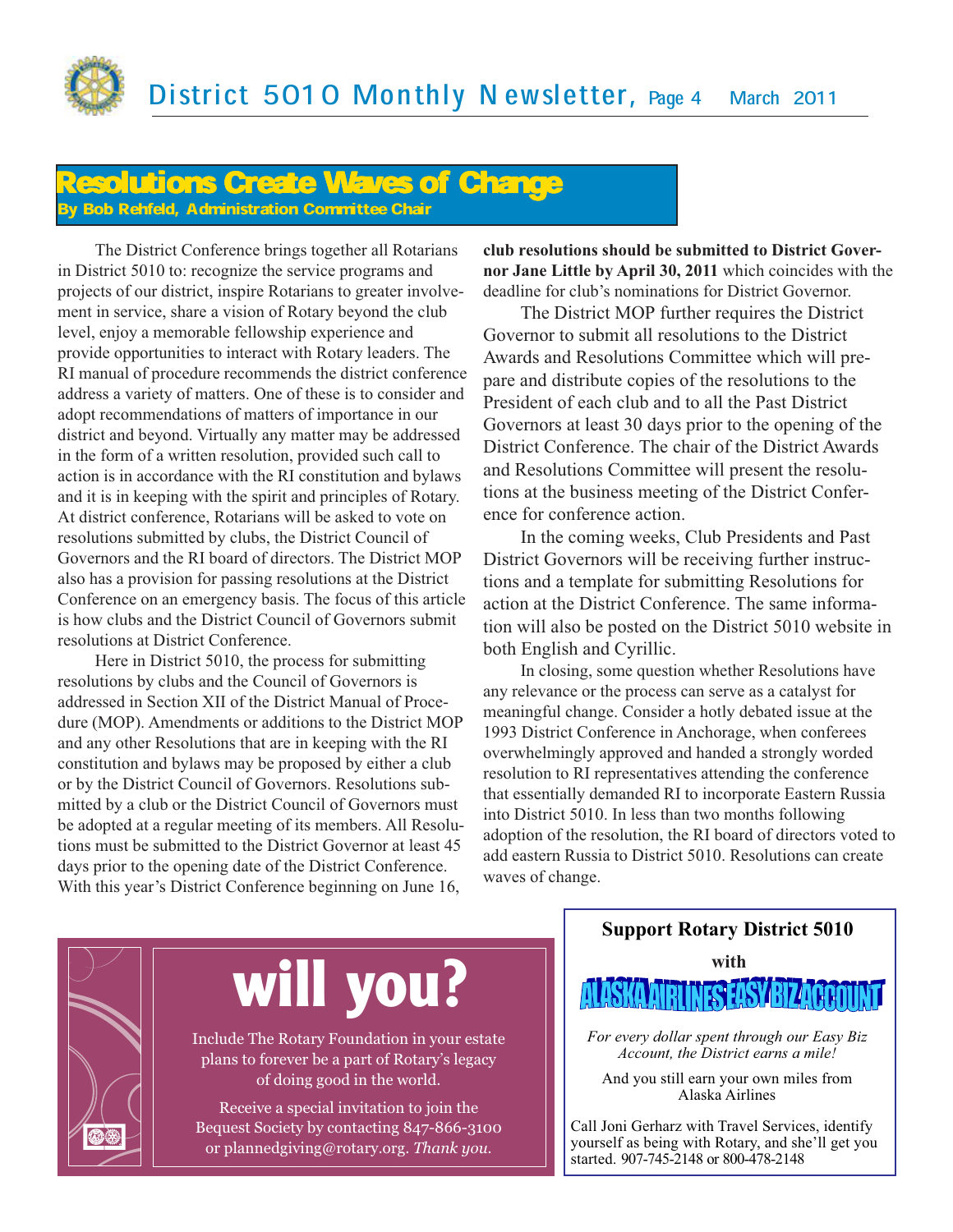## Voting on Resolutions at District Conference

Rotarians attending district conference have an opportunity to vote on a variety of resolutions that are submitted by the clubs, our Council of Past District Governors, by the RI board and by the members themselves attending the District Conference. According to Article VIII, Section 4 of the District 5010 Manual of Procedure (MOP), resolutions are approved by a majority vote of Rotarians present and voting at the Conference except as otherwise specified in the RI MOP or the District MOP. The exceptions are contained in Section 15.050.2 of the RI by-laws which is part of the RI MOP. For the exceptions in this section, only members present whose clubs have selected and certified them as Electors may vote on the following matters.

Only Electors may vote on the following matters: selection of a governor-nominee, election of a member and alternate member of the nominating committee for director, composition and terms of reference of the nominating committee for governor, election of the club representative and alternate representative of the district to the council on legislation, and the decision as to the amount of the per capital dues levy. The by-laws require that when voting on the selection of the governor-nominee, all votes from a club with more than one vote shall be cast for the same candidate. Finally, any Elector has the right to demand a poll upon any matter presented to the conference. In such cases, voting shall be restricted to Electors.

The number of Electors each club may select, certify, and send to the district conference is essentially based on the size of the club. Every club may send at least one Elector to the Conference. Any club with a membership of more than 25 shall be entitled to one additional Elector for each additional 25, or major fraction, thereof, of its members. For example, a club with a membership of up to 37 members is entitled to one elector. A club with 38 to 62 members is entitled to two, a club with 63 to 87 may send three and so on. Club membership is determined by the number of members in the club as of the date of the most recent semiannual payment preceding the date on which the vote is held. Each member must be a member of the club and the Elector must be present at the district conference to vote although the by-laws provide for a proxy process upon consent of the district governor.

In planning for this years District Conference, a Club Elector Designation Form and complete instructions will

be sent to the club presidents by the end of April. The resolution and credentialing forms and procedures will also be posted on the District 5010 website. Since we are using the RI January 1, 2011 semiannual report, clubs need make sure they have paid their RI dues or risk losing your vote at District Conference.

If you have any questions, contact Bob Rehfeld in Juneau at (907) 789-3178 or write to bob@ermcpa.com



#### Foundation Seminar March 26, 2011 **Open to all Rotarians**

Come learn where the money comes from that supports all the good things we Rotarians do in the world. Learn about Permanent Fund, Annual Program Fund, and Polio Plus. In the afternoon we will learn about Grants and the ways you and your club can spend the money contributed to The Rotary Foundation.

Lunch will be served.

Time: 10:00-2:30

Cost: \$10.00 to cover for lunch

Location: First National Bank Alaska 1751 Gamble, 2nd Floor Conference Center Anchorage, Alaska

This is a great opportunity for all Rotarians to learn more about The Rotary Foundation.

**Please RSVP by March 18th** to foleyhs@alaska.net or 337-4303 so we are sure to have ample food.

Hope to see you there!

Sue F. Foley District 5010 DRFC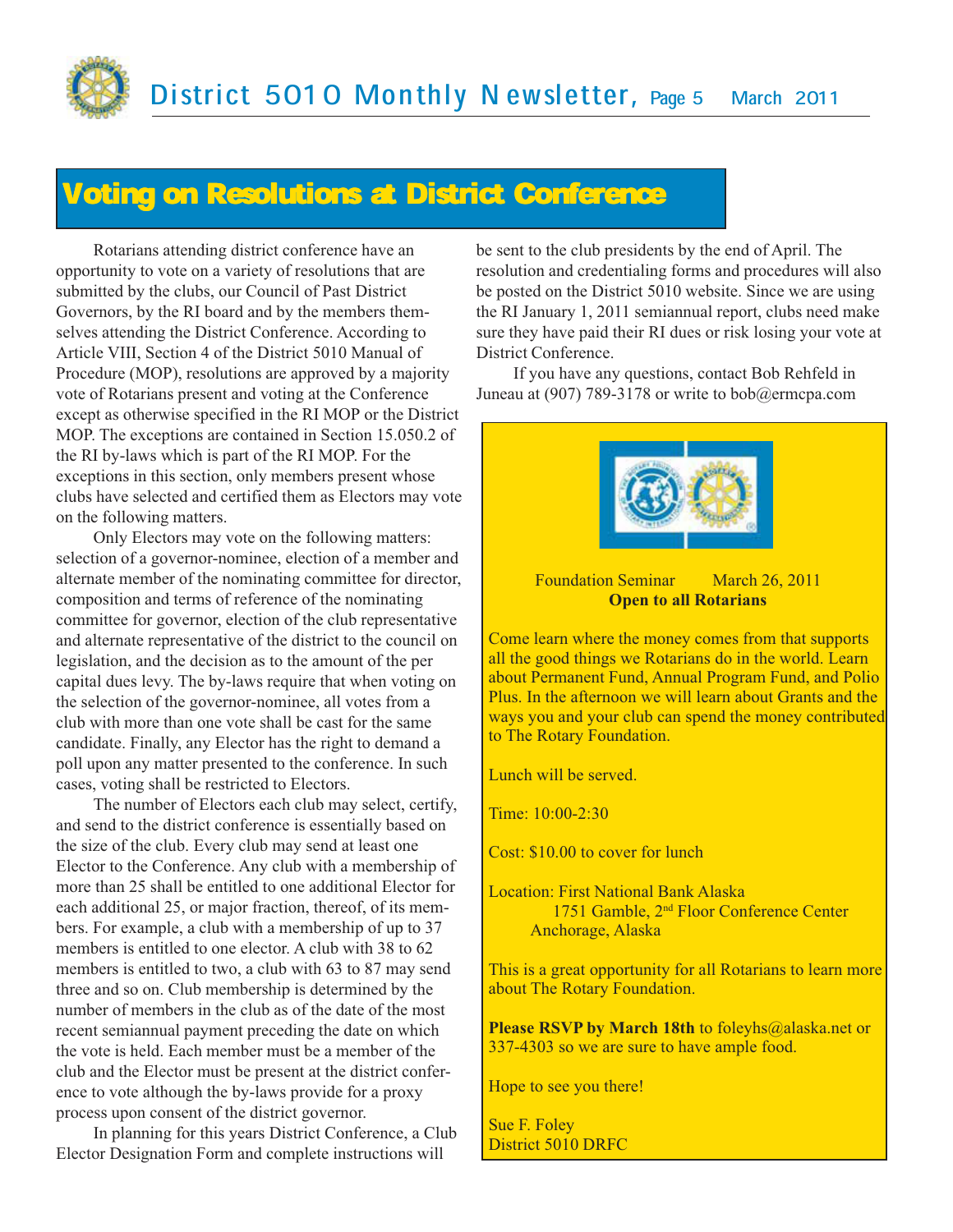

#### Profile of Ann Marie Larquier, District 5010's 2011-2012 Ambassadorial Scholar to Malaysia, In Her Own Words...

I am honored to be selected as one of three Ambassadorial Scholars from District 5010 this year. In August, I travel to Kuala Lumpur, Malaysia to study at the University of Malaya and carry out the objectives of the scholarship. These objectives include promoting international goodwill and understanding, developing as a humanitarian leader, and implementing Rotary's mission of Service Above Self.

*"The true meaning of life is to plant trees under whose shade you do not expect to sit."* These words by the pioneer Nelson Henderson help express my reason for applying for the Rotary Ambassadorial Scholarship. My interest is not in planting trees, but in establishing the roots for sustainable, clean water resources. Malaysia is on Rotary's list of Encouraged Study Regions for Ambassadorial Scholars. I am happy to serve a part of Rotary's mission by participating in the "balanced geographical distribution of scholars."

I am currently a graduate student at Alaska Pacific University working to complete my thesis in hydrology and water resources through the Master of Science in Environmental Sciences program. My education and career aspirations have been focused on the scientific aspects of water resources. The opportunities I have participated in have profoundly impacted and fueled my drive and desire to use the scientific knowledge I have gained to implement humanitarian service projects internationally. This Rotary scholarship is the perfect opportunity to combine my hydrological knowledge with a chance to pay forward the generosity that I have received in support of my academic and personal development.

Logistically, this is a wonderful chance to implement benevolent service acts and learn from others in goodwill positions, while gaining a more thorough understanding of global water resource issues. Through this Rotary study abroad opportunity, I will learn to act as an advocate and ambassador regarding water issues, and gain knowledge and training in water sustainability. Water is a vital resource to both the human and natural world and I wish to build bridges and be engaged internationally though communicating and implementing knowledge on this topic. By learning strategies to anticipate and mediate hydrological conflicts and break the cycle of waterborne diseases in developing communities, I hope to increase cultural awareness and understanding.

The term *hydrophilanthropy* which is defined as "the altruistic concern for water, sanitation, and related needs of

humankind, as manifested by donation of labor, resources, or money," describes exactly what I strive to engage in. While in Malaysia, I hope to utilize the full benefit of my education by applying the knowledge and skills I have gained to address the conservation needs of international communities. My interests align well with the Rotarian Action Group addressing Water



and Sanitation: to improve life and livelihood through the provision of safe water and sanitation.

High growth rates have drawn heavily on the water resources of Malaysia, despite its being a country that is accustomed to frequent downpours. With 98% of the total national water use derived from surface water river systems, the need for Integrated Water Resources Management on large scales (watershed protection) and small scales (village scale eco-powered water treatment systems) is imperative. I aspire to do my part to help stop the unsustainable exploitation of water resources and aid in implementing simple steps available to facilitate the end to water crisis though clean drinking water technology.

Upon completion of my term as an Ambassadorial Scholar, I plan to return to Alaska and apply what I have learned to local communities in our state. As for particular career opportunities, I hope to dedicate my career to enhancing quality of life through scientific and humanitarian applications of clean water in my Alaska community. This may include applying my knowledge to remote areas of the state that I love through environmental consulting opportunities, nonprofit work, or through a position with a governmental agency.

Poet W.H. Auden conveyed the importance of water with his words "Thousands have lived without love, not one without water."I'm fortunate to have been raised in communities that have fostered in me an open-minded spirit, cultural understanding, and interest in serving others. I am deeply honored to be representing our Rotary District 5010 in Malaysia and living up to the amazing privilege I have been given. Thank you!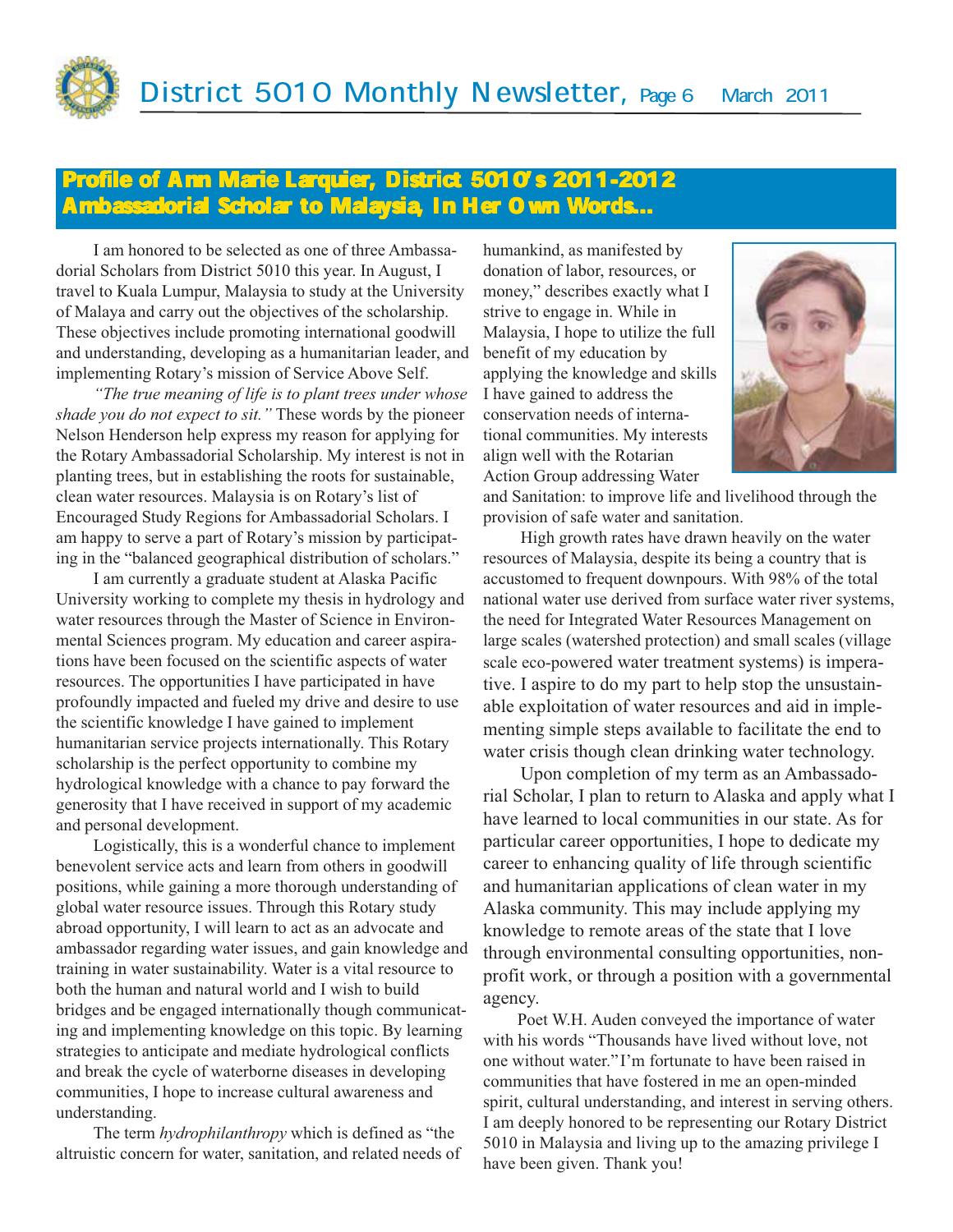

#### New Ambassadorial Scholars Receive Orientation in San Jose By Chris Thompson, Chair - Scholarship Subcommittee, North America

The Rotary Foundation requires each Ambassadorial Scholar to attend an orientation prior to their departure to their host country. A variety of topics are covered, ranging from public-speaking skills, seeking local service projects, wisdom of past Ambassadorial Scholars, connection with local hostcountry Rotary clubs, and learning how to make the most of the scholarship opportunity.

A regional orientation opportunity was made available to us in San Jose on February 4-5, 2011 at the Rotary International West Coast Regional Ambassadorial Scholar Orientation. Both of District 5010's new North American Ambassadorial Scholars attended along with their sponsors/designees. Ann Marie Larquier attended with a substitute sponsor; Heather Karwowski (President of Anchorage Rotaract Club), filled in for Ann's Anchorage Rotary Club sponsor, Hans Neidig, who was called out of town at the last moment. Kaitlin Vadla was accompanied by her sponsor, Sarah Riley of the Soldotna Rotary.

When asked about the conference, Ann Marie Larquier shared the following:

*Past alumni really emphasized how important it is for us to execute Rotary's mission of "service above self," and how to engage with your local Rotary group upon your return. One speaker noted that the monetary value of the scholarship is roughly equal to the cost of 44,000 polio vaccines, so we should be honored by our selection, and also take our mission of promoting international goodwill and cultural understanding with great responsibility.*

She also noted her main takeaway was *"…that we, as scholars, have been bestowed with an opportunity of great honor and that it is up to us to live up to the amazing privilege we have been given. "*

Sue Foley and Tom Turner of East Anchorage Rotary, and Hans Neidig of Anchorage Rotary worked tirelessly to ensure travel arrangements for these scholars and sponsors.



#### Join Thousands of Rotarians

www.rotary.org/convention Register by 12/15: \$300 Second deadline 3/31: \$340





*At top, Kaitlin Vadla and Ann Marie Larquier show off Rotary pins they were presented. Above, Sponsor Heather Karwowski, Ann Marie Larquier, Sponsor Sarah Riley, and Kaitlin Vadla meet at the airport after an exciting weekend at the orientation.*

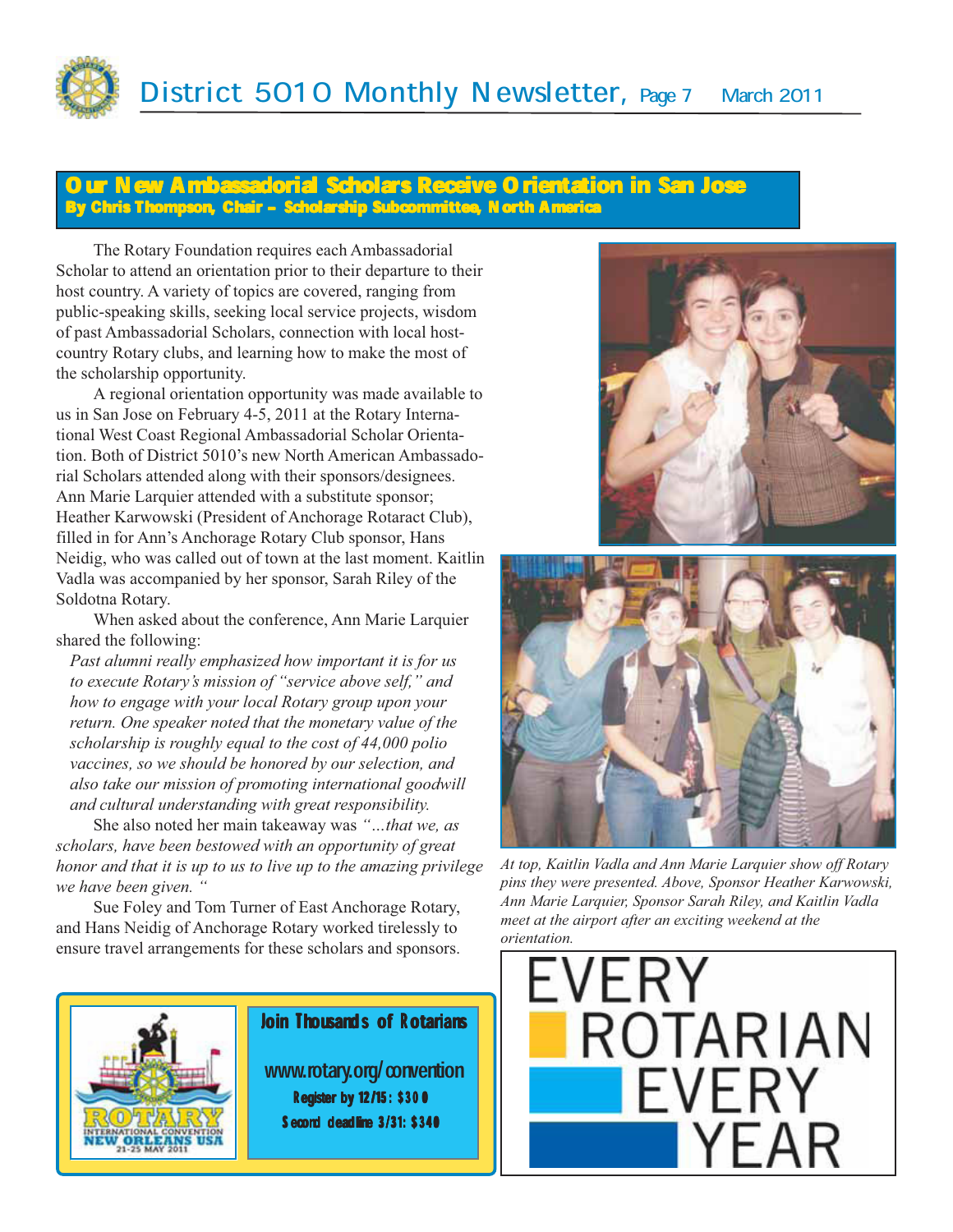### District 5010 Youth Exchange "Schuss-out" orientation held in Juneau

Over the weekend of 13-16 January about 100 people involved with Rotary District 5010 Youth Exchange gathered in Juneau for the annual "Schuss-out" Winter Orientation. District Chairman Tom Martin oversees student exchanges in Alaska, Yukon Territory and in Russia. This year, Tatiana LiDinzi, the Russian Youth Exchange Coordinator, joined her district colleagues in the workshops and training.

 The conference, an annual event, included 24 Inbound Exchange students from 17 countries currently in Alaska and the Yukon Territory, 24 Alaska/Yukon students who are outbound to their new host countries this summer, 15 rebound students who have been abroad and returned to serve as exchange student leaders, and more than 40 adults who serve as Youth Exchange Officers (YEOs) and district level coordinators who work with students to ensure they are prepared to serve as student ambassadors.

 "Schuss-out" (so named because of its origin at Alyeska Ski Lodge) is the time when students who have been selected by 23 District Rotary clubs learn which country they will be living in for 11-12 months, and offers them their first chance to begin to prepare to be ambassadors. The students receive training in cultural awareness and assimilation from Dennis White, a PhD Psychologist from Sturgeon Bay, Wisconsin. They engage in cultural role playing, team-building activities and strategies for having a strong exchange. They are counseled about the "6 Be's" (Be First, Be Curious, Be on Purpose, Be Grateful, Be of Service, Be Here Now) and the 5 D's (don't drink, don't use drugs, don't drive (motorized vehicles), don't

seriously date, and the catch-all, don't do dumb things!) Current inbounds also receive training and counseling in support of their year in the district and help the outbounds prepare for life in their new host country. Each inbound student has been charged to raise enough money to fund one Shelter Box during their year in the district. Rebound students provide guidance and leadership while sharing their experiences having been abroad.

 The capstone event of the weekend was a banquet in which students were notified of their country in an academy awards type setting.

 Local organizer, Doug Eckland, worked with Cheryl Combs, the Outbound Coordinator, and local businesses to make sure Alaska's capital city hosted a top-notch event. Students went rock-climbing, saw a local movie, visited the State Capitol, and were feed by some great local restaurants. YEOs spent a significant amount of time learning about the new reporting requirements imposed by the US State Department to ensure our program meets the strict requirements to protect the safety and welfare of students while meeting all immigration requirements for securing student visas.

Rotary Youth Exchange will be represented at the district conference in Homer in June by several rebound students who will share their experiences and insights building communities and bridging continents as student ambassadors on the ground level of another country.

If you are interested in knowing more about District 5010 Rotary Youth Exchange please visit the website at: http://www.ye5010.org/ or contact your club's Youth Exchange Officer.

## Club Focus: Juneau

#### **Juneau Rotary & Bartlett Regional Hospital offer outdoor safety expo**

In the fall of 2008, Juneau Rotary Club member Brian Andrews and his son Brandon disappeared on a short flight between Admiralty Island and Juneau. The following spring, the Southeast Alaska Outdoor Safety Expo (SOS) was launched by the club to not only celebrate the many outdoor activities available in Juneau year-round, but to better prepare residents for the challenges they present. Totally free of charge for all participants, that initial event included well-known organizations such as Juneau's Seadogs, Trail Mix and the Department of Transportation's "Bicycle Rodeo."

Now in its third year, SOS has been renamed *Ready, Set, Survive!* and is planned for the Nugget Mall on Saturday, April 2. To further emphasize the importance of safety, the Juneau Rotary has joined forces with **KIDSAFE**, a biannual offering of Bartlett Regional Hospital that focuses on the safety of Juneau's younger population.

According to Jim Strader, a member of the Juneau Rotary Club and Community Relations Director for the hospital, "In the past, KIDSAFE was held every other year, bringing together over 30 organizations and more than 100 volunteers and Bartlett staff to provide safety tips and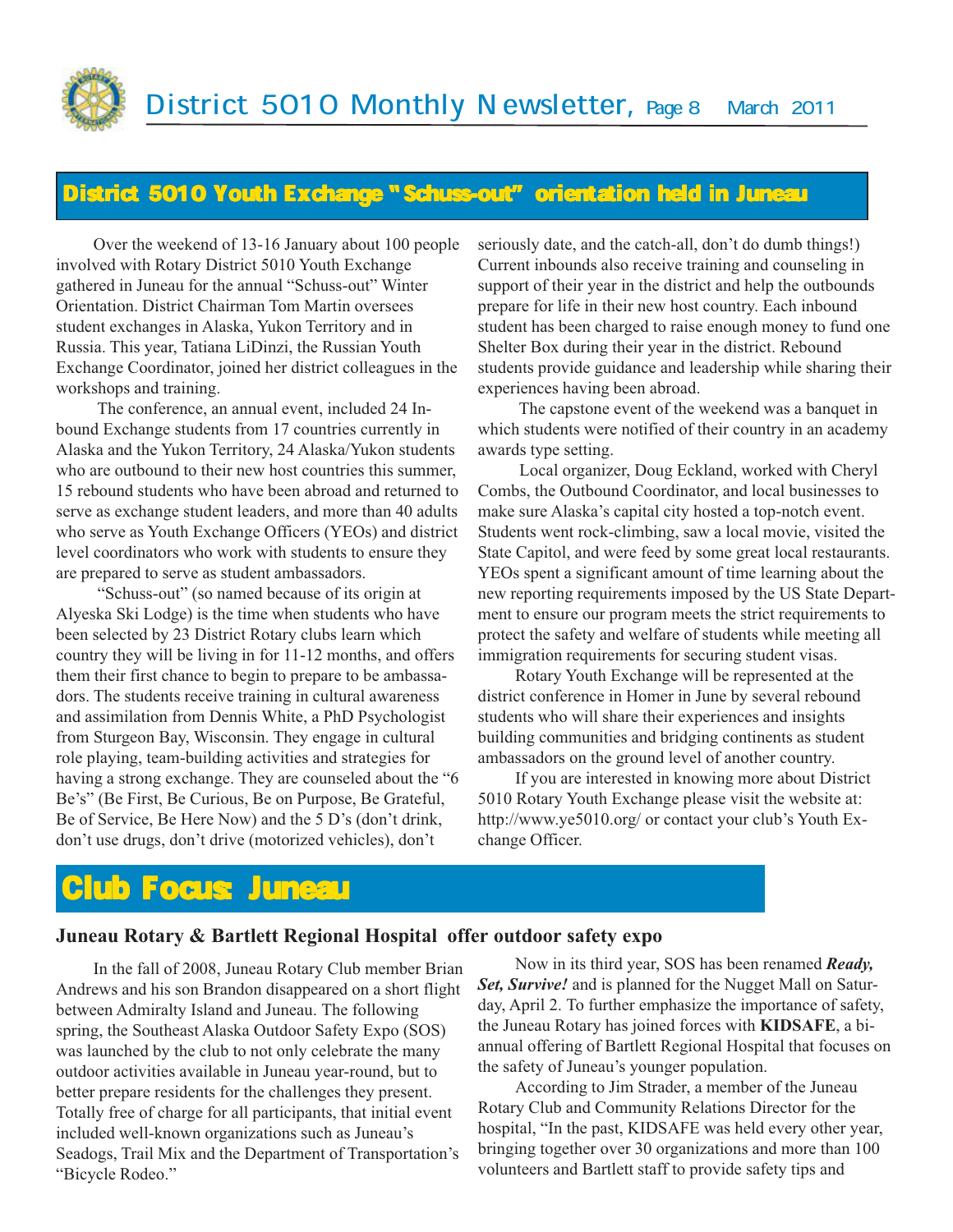

## Club Focus...continued Club News

demonstrations for children and their parents. It's a natural fit for us to work together with Rotary to expand that effort – and reach. *Ready, Set, Survive!* will get the message of safety, both indoors and out, to all ages."

The planning committee is working to make sure every organization and business that should be included is – from the fire department and US Coast Guard, to AEL&P, the US Forest Service, Cooperative Extension and the Alaska Department of Fish & Game. Outdoor equipment and clothing stores are also being encouraged to attend the event that will incorporate the entire mall for exhibits and seminars take place throughout the day.

For more information contact Brenda Hewitt at 907- 957-1261 or Brenda@Hewitt.net.

#### **Juneau celebrates big weekend**

The Juneau Rotary Club held its tenth annual wine auction and grossed a record \$31,000. Our special guest was DG Jane Little.

On Saturday, DG Jane participated in various Rotary projects, including a presentation by local artist Amie Weimer, whom the club had commissioned to paint a mural on a large wall in a parking lot next to where we meet at

the Baranof. The mural is the Juneau Rotary Club's 75th anniversary project. DG Jane attended this event then walked down to observe the mural. Later in the day she visited the various sights of the all-club food drive. The clubs collected a record of over 15,000 pounds of food that was donated to our local Food Bank.



*Top, DG Jane Little at Juneau Rotary's 75th Anniversary mural; above, DG Jane*



*Rotary Club of Homer Downtown member Vivian Finlay helps a third grader at Nanwalek look up a word in his new dictionary, donated to him through the club's annual Dictionary Project.*

#### **Anchorage Interact Club start-up meeting March 15**

The Rotary Clubs in Anchorage are attempting to help charter a community-based Interact Club for 12-18 year olds. Our organizational meeting is scheduled for March 15, 2011 from 5-7 PM in the 4th floor conference room at the Loussac Library in Anchorage. Please encourage attendance and involvement by all the teens you know!

We will elect officers and choose two community service projects to tackle. Pizza will be provided! Please RSVP to Cheryl Myers.

Contact Cheryl at Cheryl.k.myers@gmail.com or RC Woodson at rcwoodson@hotmail.com for additional information.

#### **Valdez Club back up and running after hiatus**

The Valdez Rotary Club has been active for more than 25 years, that is up until a few months ago. At that point the Club decided to take a short break, and then reevaluate the Club and its future. I am happy to report the Valdez Rotary Club is back up and running. We still have some bumps and curves ahead, but I am confident we will overcome them, and become a club known for its community, district, and international service and contributions. We thank all of those clubs and members who have supported us, and continue to support us as we rebuild a prospering Club in Valdez.